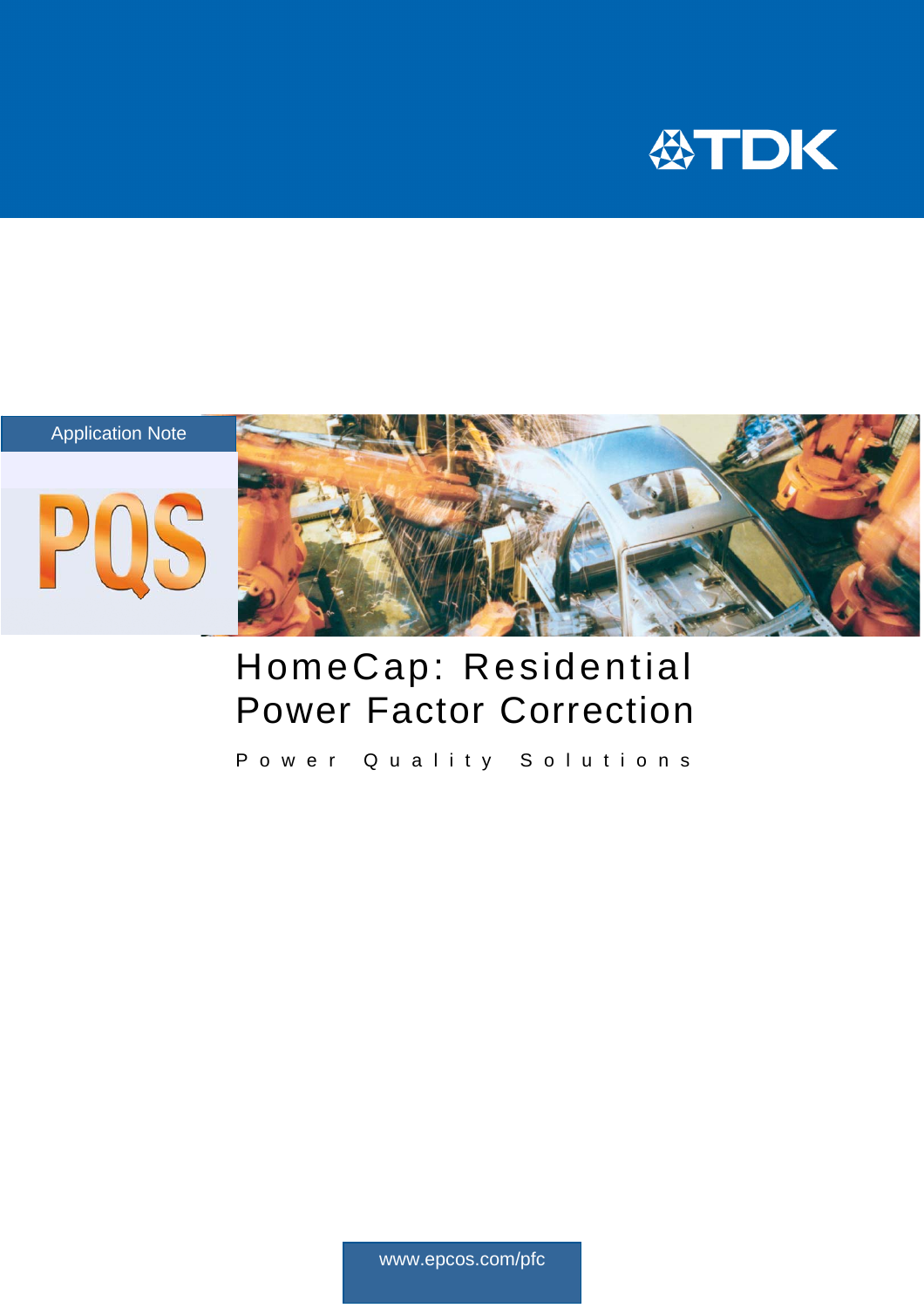

The collection of "PQS Application Notes" is a library with in-depth information on PFC applications, case studies and reference projects. It also serves as a helpdesk for all topics relating to PFC and PQS, is suitable for training purposes and is designed to answer frequently asked questions.

Each issue will focus on a particular application topic, a specific solution or a topic of general interest. The aim is to share the extensive knowledge gained globally by EPCOS PFC experts with regional staff who deal with PFC and PQS. The authors of the PQS Application Notes have extensive experience in the field of PFC and PQS and a professional background as electrical/design engineers or product marketing managers throughout the world.

These PQS Application Notes will be issued at irregular intervals and can be downloaded from the EPCOS Internet under www.epcos.com/pfc

Please contact the EPCOS PM department in Munich if you wish to receive the latest issue of the PQS Application Notes automatically by email. A list with available titles may also be obtained from the PM department in Munich.

#### **Important Notes**

Some parts of this publication contain statements about the suitability of our products for certain areas of application. These statements are based on our knowledge of typical requirements that are often placed on our products for a particular customer application. It is incumbent on the customer to check and decide whether a product is suitable for use in a particular application. This Application Note may be changed from time to time without prior notice. Our products are described in detail in our data sheets. The Important Notes (www.epcos.com/ImportantNotes) and the product specific warnings and cautions must be observed. All relevant information is available through our sales offices.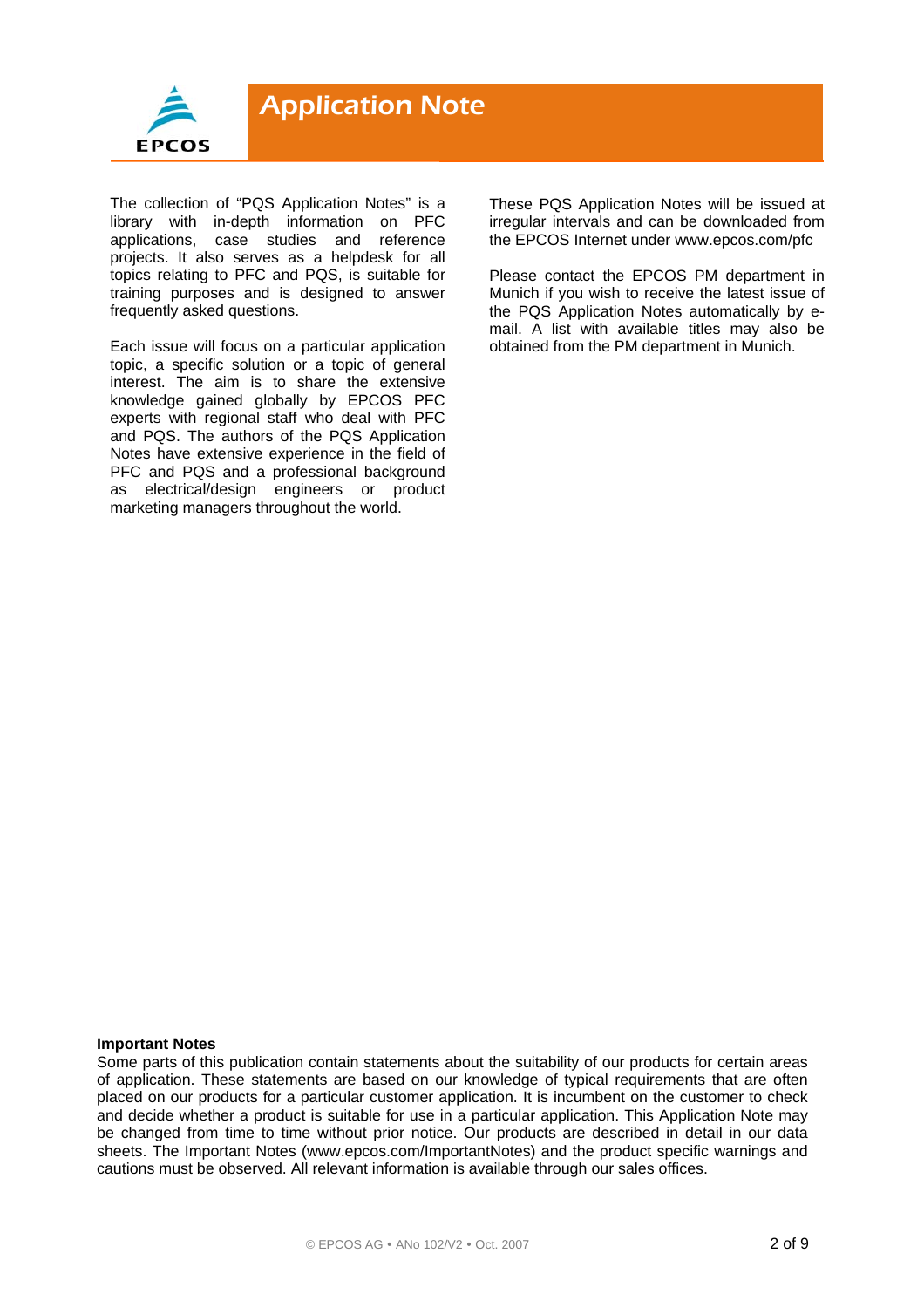

# **HomeCap: Residential Power Factor Correction**

Power factor correction (PFC) has found widespread use in commercial applications, both withing industrial facilities, office complexes and in the power distribution grid in close proximity to commercial clients. Nowadays, in some regions of the world residential PFC is also becoming more and more popular.

Company Edelnor, electricity distributor in Peru, is a pioneer in residential PFC. Initial efforts to improve the power factor began with banks of medium voltage capacitors installed in the highvoltage and medium-voltage transformer substations. Once Edelnor attained the required power factor and the demand for electricity continued to grow, further investments in power factor correction for the distribution network began showing diminishing returns. Edelnor started to explore the benefits of deploying PFC in the low-voltage distribution networks as close to the consumer as possible.

EPCOS engineers have developed suitable capacitors to fulfill the requirements for residential PFC. HomeCap capacitors provide the smallest possible diameter, ready to connect and to install inside the metering cabinet.

This application note provides some details about the HomeCap series and describes the pilot project performed by Edelnor, Peru.



 Responsible for CSA Marketing – PFC products **The Author**  José Alexandre Fell is Electrical Engineer from PUC-RS University (emphasis in Electronics) MBA in Strategic Business Administration by EDUCON/USP – Sao Paulo Product Marketing Engineer – Film Capacitors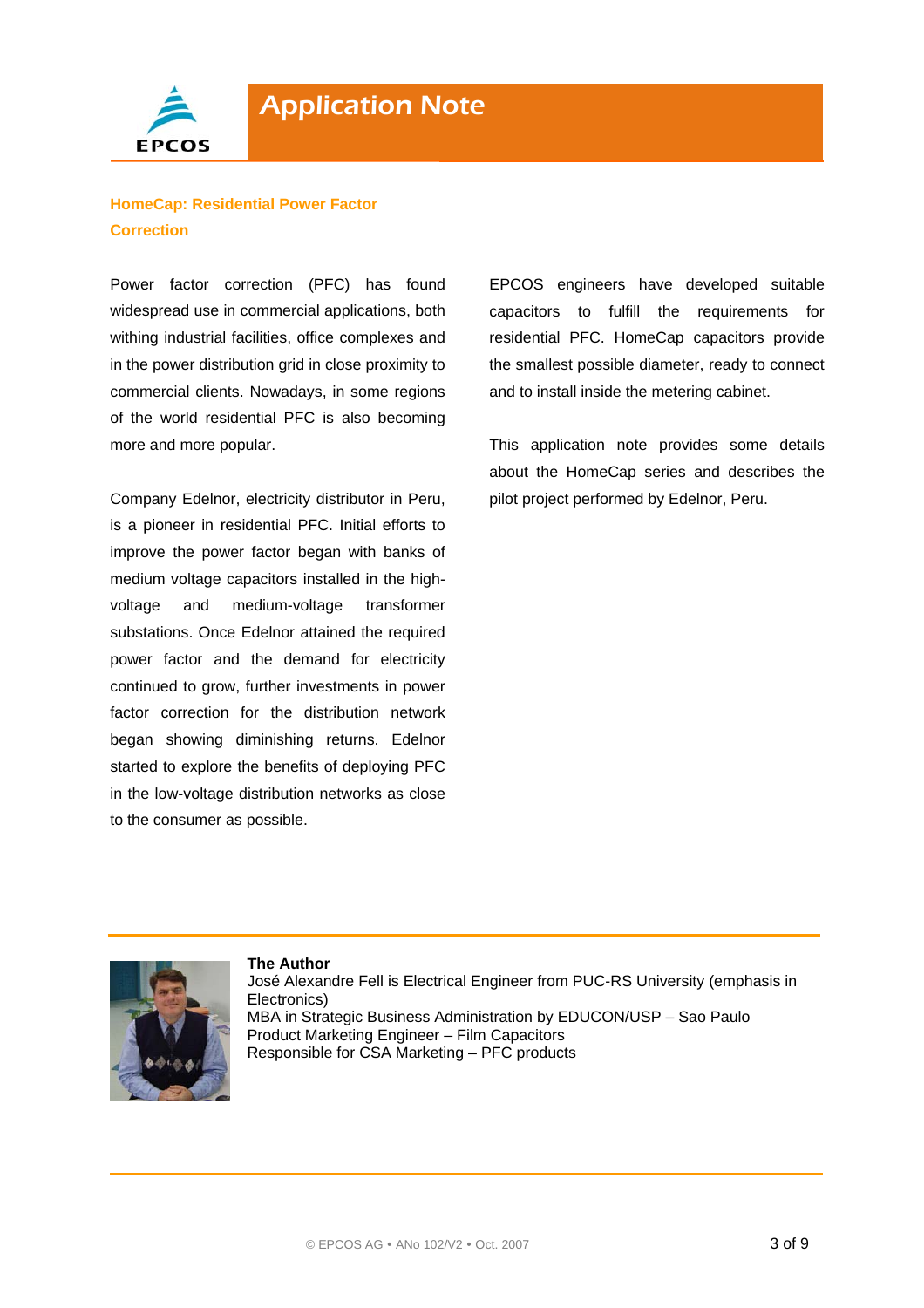

# **Contents**

| 1. |  |  |
|----|--|--|
|    |  |  |
|    |  |  |
| 2. |  |  |
|    |  |  |
|    |  |  |
|    |  |  |
| 3. |  |  |
|    |  |  |
| Ш  |  |  |
| H  |  |  |
|    |  |  |
| 4. |  |  |
|    |  |  |
|    |  |  |
| Ш  |  |  |
| 5. |  |  |
|    |  |  |
| 6. |  |  |
| 7. |  |  |
| 8. |  |  |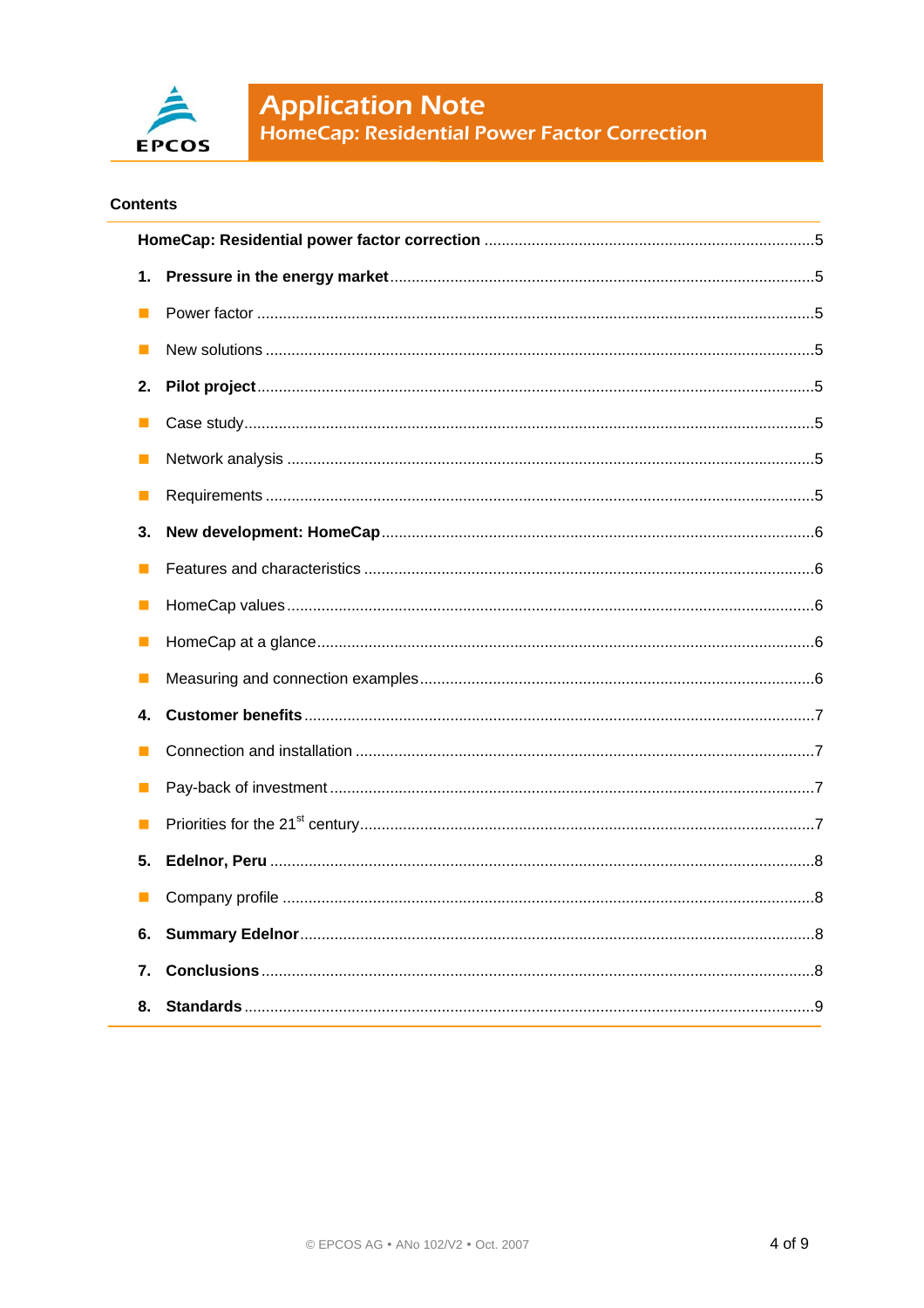

# Power Factor Correction

# **HomeCap: Residential Power Factor Correction**

Power factor correction (PFC) has found widespread use in commercial applications, industrial facilities, office complexes (conventional and dynamic PFC systems) and in the power distribution grid in close proximity to commercial clients (e.g. PoleCap capacitors for outdoor usage). A new application developed shows that correcting the power factor at the household level in certain regions benefits utilities and users alike.

#### **1. Pressure in the energy market**

#### $\blacksquare$  Power factor

Deregulation and restructuring of the energy market and steadily increasing costs in many countries have put enormous pressure on the margins of the utilities. In order to improve the efficiency of the electrical system and create further capacity, authorities began to implement incentives for power factor correction. Under these, electricity distributors must achieve minimum power factors or face penalties. Normally initial efforts to improve the power factor begin with banks of mediumvoltage capacitors installed in the high-voltage and medium-voltage transformer substations.

#### **New solutions**

For this reason, a new solution is to explore the benefits of deploying PFC in the lowvoltage distribution networks as close to the consumer as possible, in private residences, where access cannot be controlled.

# **2. Pilot project**

### **Case study**

A pioneer in residential PFC was a distributor of energy in Peru, company Edelnor (s. page 8). In order to improve the power factor, Edelnor began with banks of medium-voltage capacitors installed in the high-voltage and medium-voltage transformer substations. Once Edelnor obtained the required power factor and the demand for electricity continued to grow, further investments in PFC for the distribution network began to show diminishing returns.

# **Network analysis**

This is why Edelnor started to explore the benefits of deploying PFC in the low-voltage distribution networks as close to the consumer as possible. In the year 2001, a pilot project started with the installation of 4800 kvar in 26,000 households in Infantas (northern Lima). The networks analyzed were those connected to 250 kVA, 10:0.22 kV transformers.

### **Requirements**

The only obstacle for residential PFC was the lack of a suitable capacitor that was standardized for installation in confines of the metering cabinet. The requirements were

- Smallest possible diameter
- Ready to connect
- Easy installation
- Safe operation



**Fig. 1:** Peru – Pioneer in residential PFC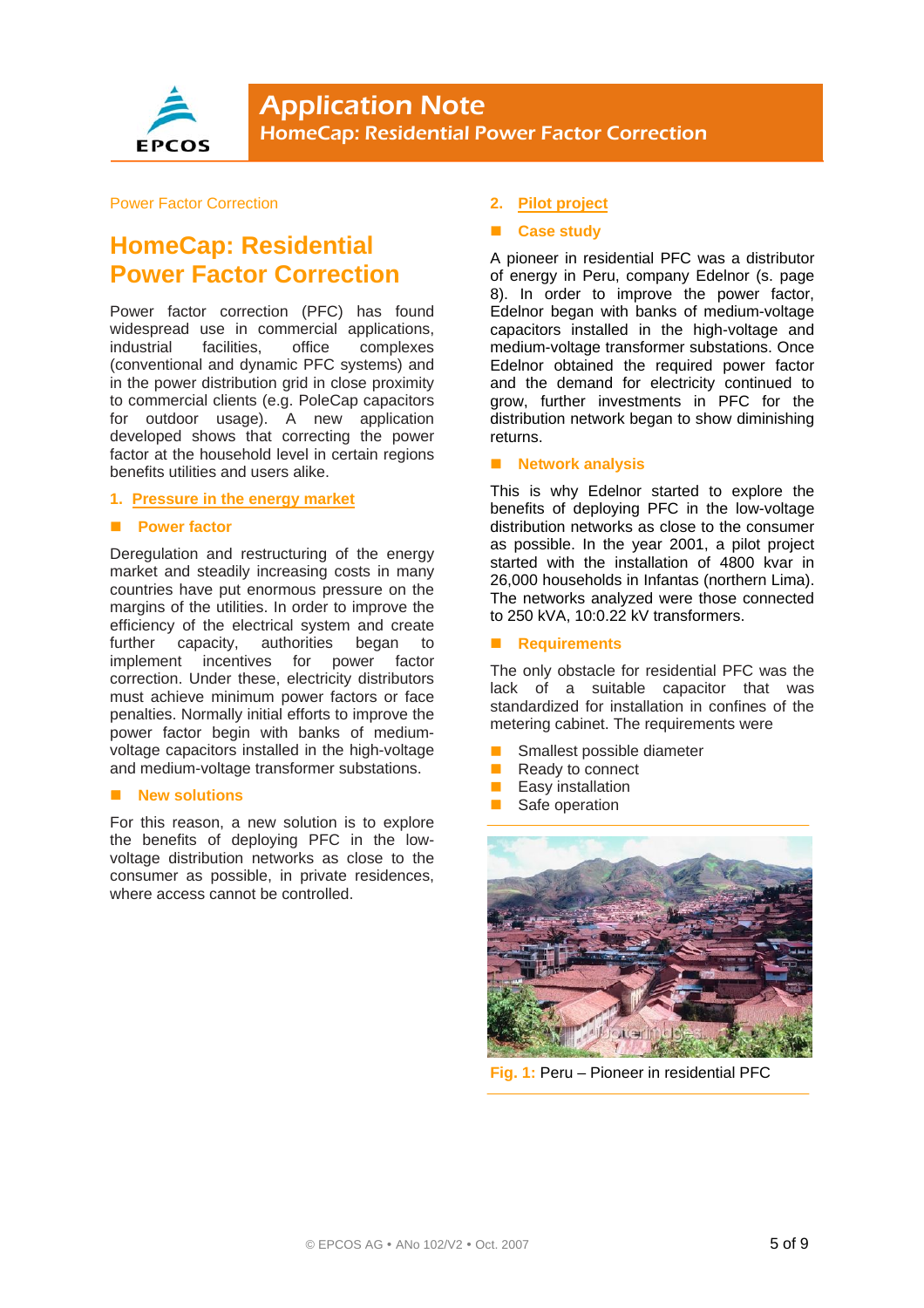

# **3. New development: HomeCap**

### **Features and characteristics**

To meet these requirements, EPCOSengineers have developed the HomeCap series of PFC -capacitors in private residences (**Fig. 2**), based on the well-established PhiCap (MKP technology). It does not only offer all the features required by Eldenor's specification, but also several additional safety features:

- Shrink sleeve for the aluminum can
- Top case to cover the terminals
- **Internally insulated**
- **Strong cable with double insulation** Internal safety device: overpressure
- disconnector
- **B** Self-healing



**Fig. 2: HomeCap** capacitor – ready to connect

# $\blacksquare$  **HomeCap values**

The new ready-to-connect PFC capacitors are designed for single power networks. The current spectrum offers capacitance values ranges from 5  $\mu$ F to 33  $\mu$ F. This enables inductive reactive powers of 0.25 kVAr to 1.66 kVAr to be corrected. The permissible rated voltage in 50 Hz or 60 Hz grids ranges from 127 V to 400 V. A reinforced polypropylene film is employed as dielectric. HomeCap has a diameter of 40 mm and a height of 70 mm to 105 mm, depending on its capacitance.

# **HomeCap at a glance:**

| Dielectric:     | Polypropylene film         |
|-----------------|----------------------------|
|                 | (extra thick)              |
| Rated voltage:  | 400 V (application voltage |
|                 | 127 V to 400 V)            |
| Capacitance:    | 5 to 33 µF                 |
| Reactive power: | 0.25 to 1.66 kvar          |
| Frequency:      | 50 / 60 Hz                 |
| Diameter:       | 40 mm                      |
| Height:         | 70 to 105 mm               |

# **Measuring and connection examples**

**Figs. 3 and 4** show some measuring circuits with connection examples; **Fig. 5** gives an example for connection schematic.

**Fig. 3:** Two wires single phase



**Fig. 4:** Three wires single phase



Double capacitors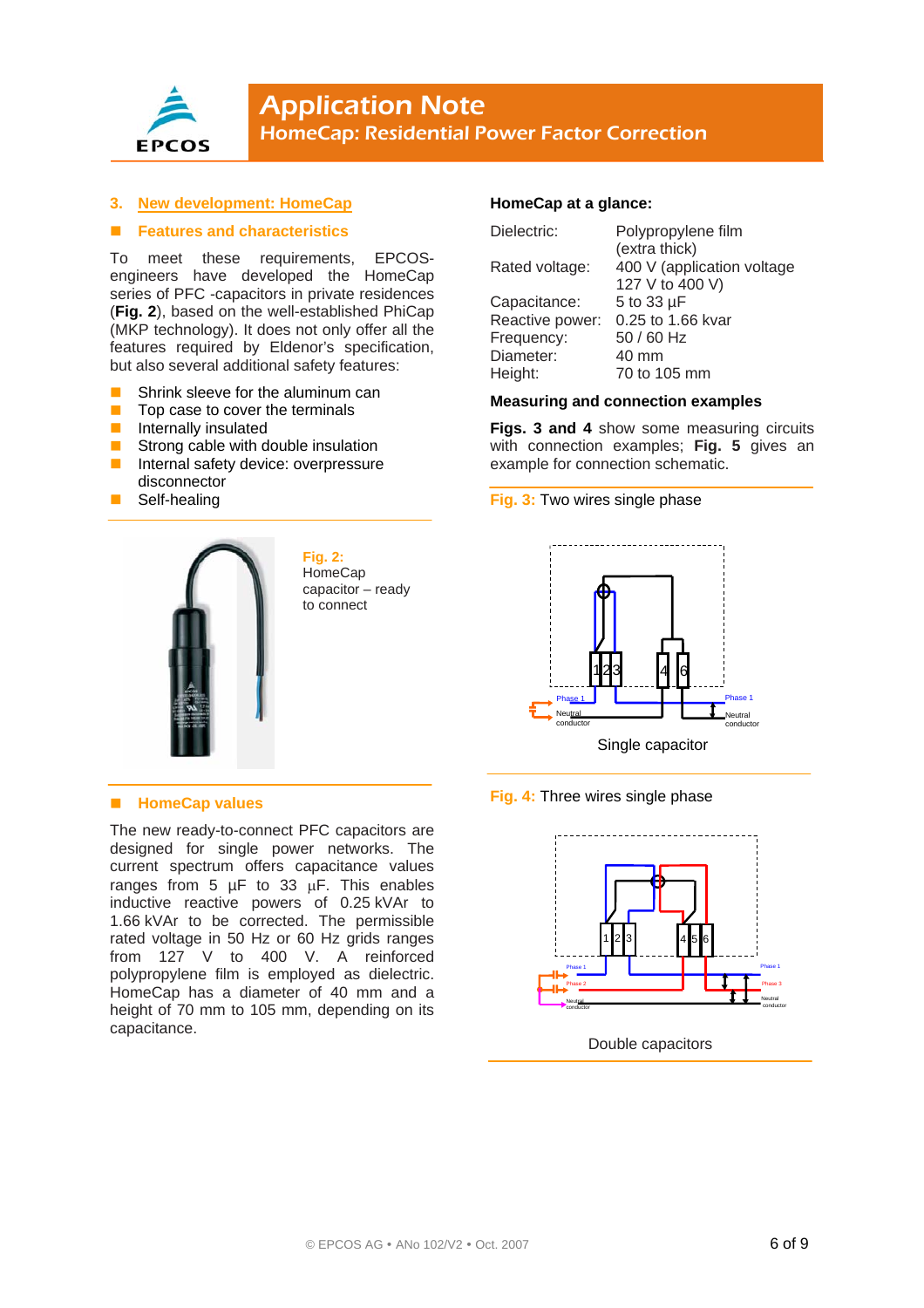

# **Application Note** HomeCap: Residential Power Factor Correction

# **Fig. 5:** Connection Schematic



# **4. Customer benefits**

# **Connection and installation**

Apart from the diameters matching with the size of the cabinet, HomeCap offer a variety of customer benefits: The factory-mounted accessories allow easy connection to the AC power line (Fig. 6). Installation can simply be done by any technician and requires no special training. A top case to cover the terminals and a strong cable with double insulation keep a safe installation inside the metering cabinet where access cannot be controlled.

# $\blacksquare$  Pay-back of investment

HomeCap has a high life expectancy (up to 100,000 hours) which results in a very short pay-back-time of investment. In the case of Edelnor, for example, a total saving of around 19,300 MWh per year means a cost saving of close to US\$ 900,000 – a savings not only for the company, but also for end customers.

It is important to mention that the advantages of residential PFC go far beyond the cost savings. Because PFC reduces the current loading of distribution equipment, electricity distributors are able to postpone investments to increase their power system and expand grid capacity. Moreover, PFC at all network levels helps to considerably improve the voltage in the network.

# **Priorities for the 21st century**

Certainly, residential PFC based on the HomeCap is a model for countries and regions with large proportions of overhead lines and depends on the load structure. Of course, each distribution company must valuate its own needs based on the characteristics of its network. Advancements such as residential PFC will be of highest priority in the  $21<sup>st</sup>$ century if the electricity distributors want to efficiently deliver the service quality levels demanded by customers. They will need to develop innovations and new products in order to compete in the electricity market.



# **Fig. 6:**

**HomeCap** installation in the metering cabinet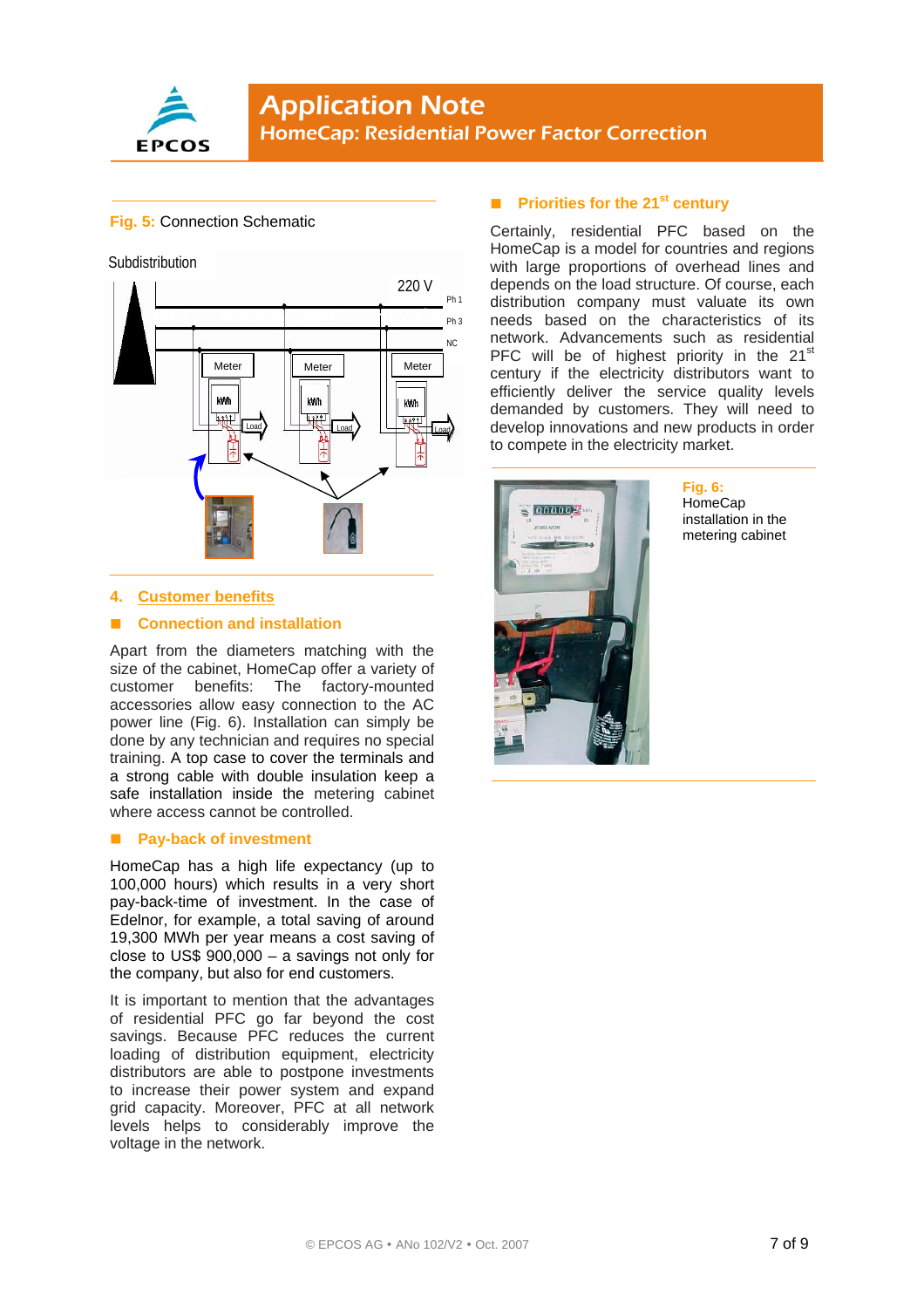

# **5. Edelnor , Peru**

### **Company profile**

Edelnor S.A.A. is a distributor of electricity serving Peru. It is part of the Endesa Group from Spain, which is preliminary engaged in the generation, transmission and distribution of electricity in Chile, Argentina, Brazil, Colombia and Peru. Edelnor serves a 2400 square kilometer region north of Lima.



## **Carlos Arroyo**

Managing director of quality and service at Edelnor:

"Further investments in PFC for the distribution network began showing diminishing returns.

Therefore we started to explore the benefits of deploying PFC in the low-voltage distribution networks as close to the customer as possible."

# **6. Summary Edelnor**

- Power factor improved in substations from 0.84 to 0.93.
- **U** Voltage profiles in MV and LV distribution networks improved, without over voltages.
- Unbalance levels of voltages and currents kept in their previous levels as before the installation of the capacitors.
- Voltage harmonic distortion level on the low voltage side of the transformers increased in average by 1%, but is still below the regulation's limits.
- LV reactive compensation optimizes utilization (more kW can be connected) of LV transformers and distribution components.

# **7. Conclusions**

The energy market is changing fast. New energy providers are coming in  $-$  the competition is growing. There is not only a demand for price decreases, but also for more power quality and efficiency. The achievement of a minimum power factor regulated by authorities in many countries is a further reason for providers to look for appropriate means.

With the development of the HomeCap-series EPCOS offers a standardized capacitor suited for installation in metering cabinets: smallest possible diameter, easy to install and safe operation in a residential environment. Based on the proven MKP technology – the PhiCap series – HomeCap capacitors have put the theory of residential PFC into reality. In order to compete in the electricity market, it is necessary to develop innovative products today to fulfil the requirements of tomorrow.